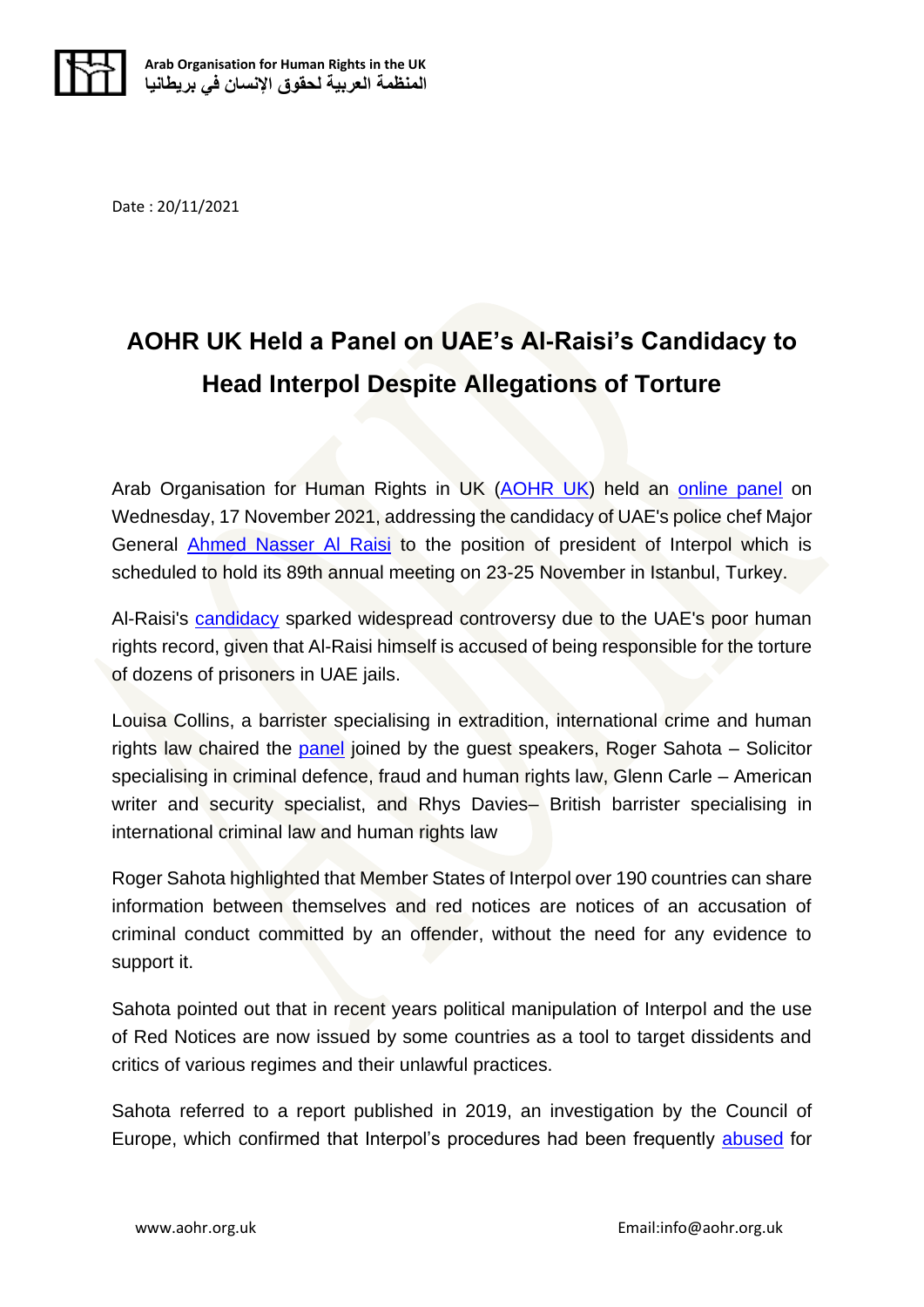

political or corrupt reasons by certain countries and the fact that this happens is in clear contravention of Interpol's constitution. Article (3) of the Constitution makes it clear that Interpol is not engaged in any activities of a political nature, and furthermore, it's also the case that Interpol is supposed to restrict its activities to dealing with ordinary law crimes, rather than allegations which are politically motivated.

Glenn Carle also referred to Sir David Calvert Smith, former director of Public Prosecutions in the UK, who published an assessment documenting large expenditures from the UAE contributions to Interpol since 2017, stressing that the UAE is trying to buy respectability and influence, and to use the Interpol for its own interests.

Carle added that the UAE has engaged for a number of years in substantial efforts to Polish its reputation in its image as a government of laws respectful of human rights and international agreements, while many individuals in the UAE are held for their use of the freedom of speech or freedom of assembly.

Carle added that many international reporters spoke about many restrictions during their work in UAE, which should be alarming for Interpol.

Carle stressed that the UAE has consistently blocked any attempt for human rights organisations or United Nations officials from visiting detainees to verify their conditions.

Carle added that The European Parliament itself has urged everyone not to participate in the Dubai Expo 2020 because it would give a positive sanction to the regime, which is actually misrepresenting itself.

Carle emphasised that the UAE has been extensively involved in both Libya and in Yemen, supporting and funding around 5000 mercenaries from Sudan and Chad but that UAE money has purchased services or funded the services of the Wagner Group. There are allegations that they have engaged in torture. They have indiscriminately mind around towns that were in combat, which itself is an international crime. They've used bombing campaigns that have ignored any of the "No strike lists" where there are civilians noted. They have detained people who they are then allegedly tortured.", all of these issues have human rights aspects that could involve the neutral Interpol organisation either investigating events or individuals.